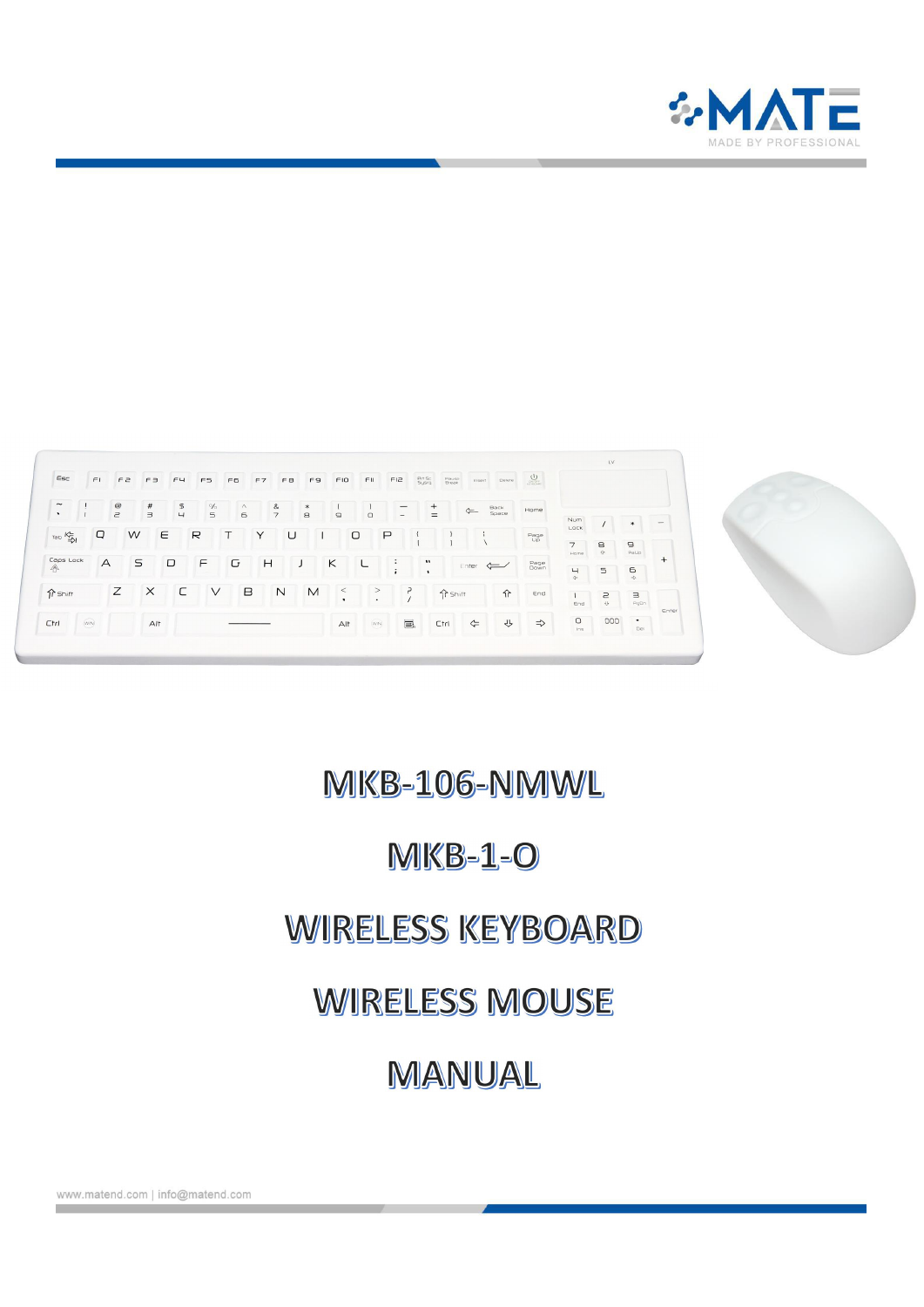

These wireless keyboard and mouse is perfect for medical/lab/pharmacy applications. Utilizing Wireless 2.4 GHz digital radio frequency technology with stable and reliable connection. Automatic synchronization between keyboard and receiver. Silicone material on the top surface for easy cleaning and disinfection with smooth texture feeling. Hygienic white for easy spotting dirt, blood, dust. Can be paired with silicone wireless mouse MKB-1-O.

### **NOTE**

- 1. Keyboard and mouse is sold separately
- 2. Custom layout available due to requests
- 3. Logo available with MOQ
- 4. Receiver can be marked with number sticker (please consult with MATE sale team)
- 5. 2 x AAA batteries are needed, package does not include any batteries

## **INCLUDED**

1pc keyboard /or 1pc mouse 1pc nano-receiver 6pcs screws (mouse\*) 1pc screwdriver (mouse\*)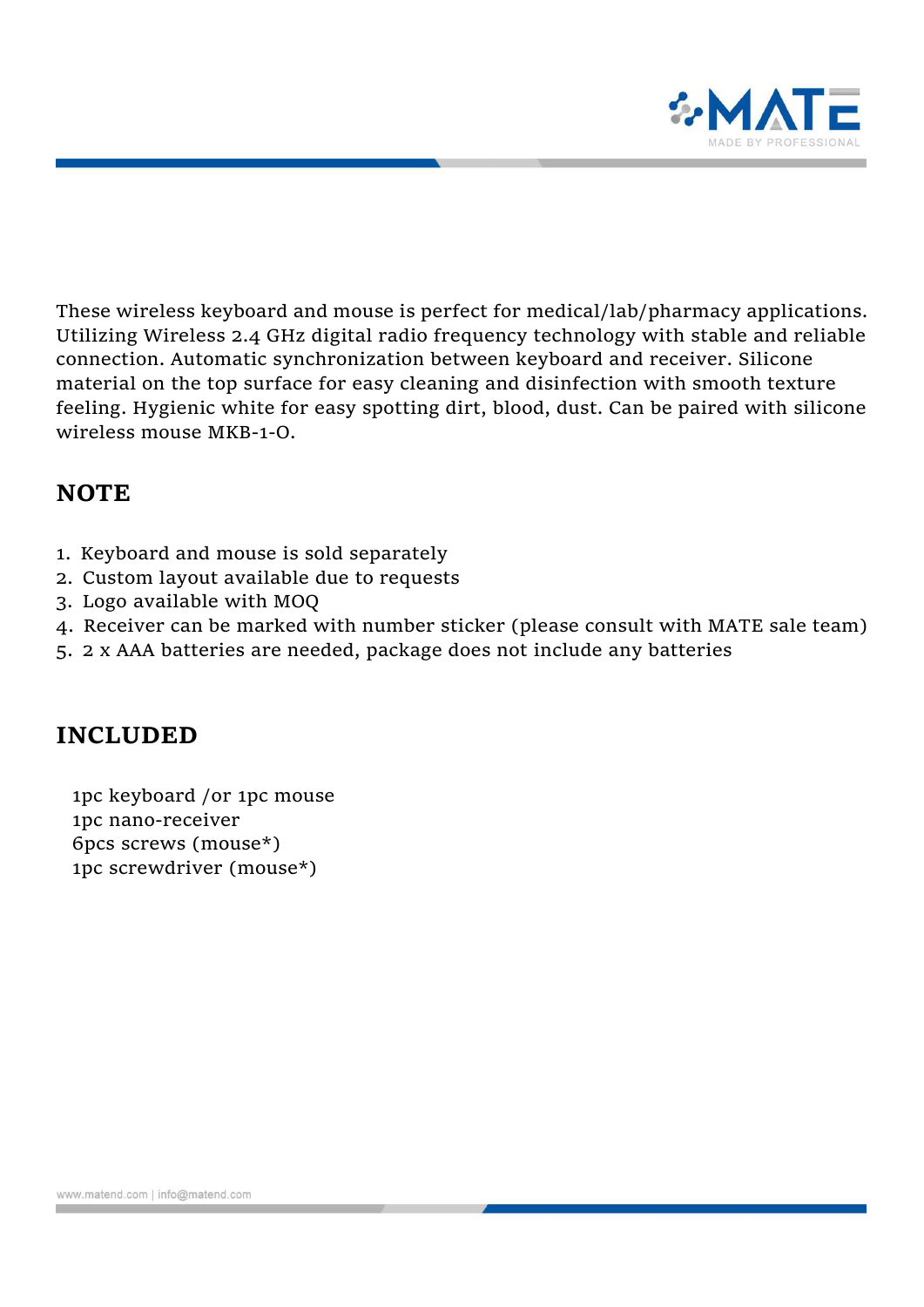

## **HOW TO CONNECT - KEYBOARD**

- .Open the battery cap and install 2pcs of AAA batteries
- .Remove the nano-receiver at the back of the nano-receiver socket
- .Connect the nano-receiver into your computer USB port
- ."LV" indicator LED will flash in red with 6 times
- .Keyboard will automatically search for signal and connect
- .You are now ready to use your MKB-106-NMWL



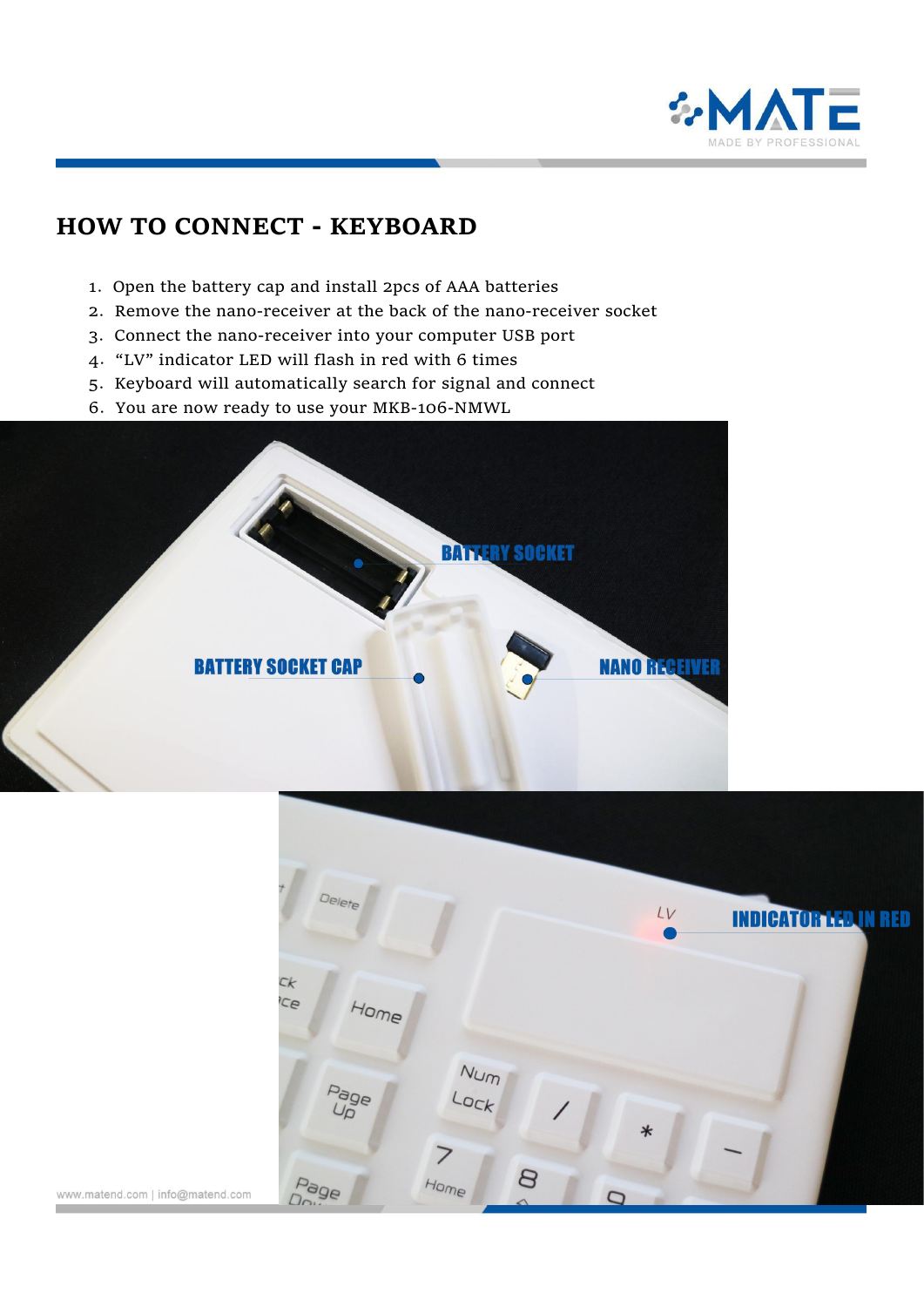

## **HOW TO CONNECT - MOUSE**

- .Open the battery cap and install 2pcs of AAA batteries
- .Remove the nano-receiver at the back of the nano-receiver socket
- .Connect the nano-receiver into your computer USB port
- .Mouse will automatically search for signal and connect
- .You are now ready to use your MKB-1-O

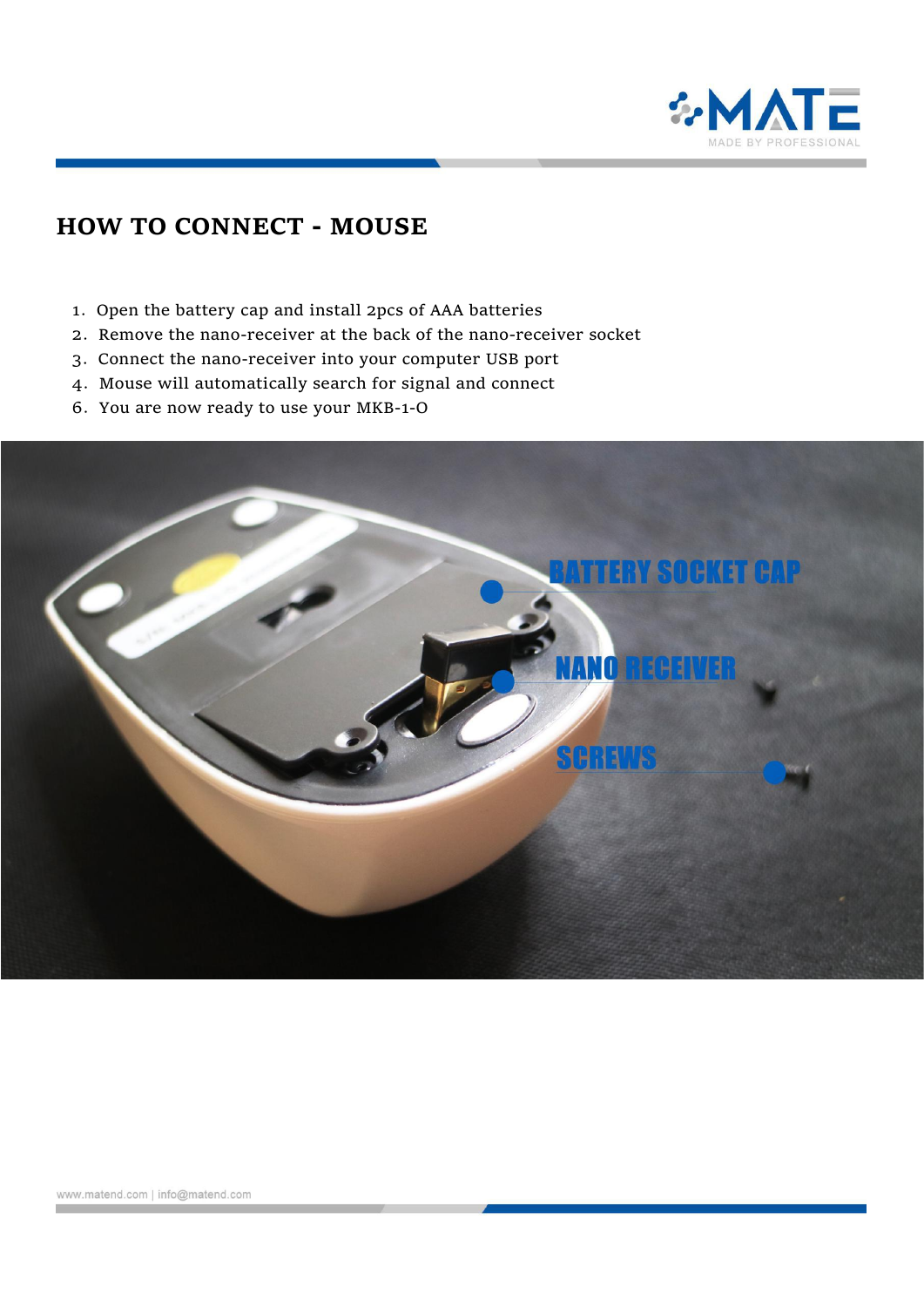

## **HOW TO RECONNECT YOUR KEYBOARD**

#### **STEP 1 Decoding**

Press ESC and F2 at the same time during working mode, release after 5-7 seconds. Indicator LED will flash. Then take out the batteries.

#### **STEP 2 Encoding**

Take out the nano-receiver from USB port, wait 2-3 seconds and plug in the nano-receiver again. Then reload the batteries. Keyboard will automatically match again. Press ESC and F1 at the same time, release after 5-7 seconds.

\* If indicator LED flashes means it pairs successfully. If LED does not flash, please try the above steps again.

|                                                            | <b>PRESS "ESC" and "F2"</b>     |                     |                            |                                           |              |    |                        |                        |                          |                     |                              |                              |                |              |               |                                                                   |                                                    |                                 |                                                                                                     |       |
|------------------------------------------------------------|---------------------------------|---------------------|----------------------------|-------------------------------------------|--------------|----|------------------------|------------------------|--------------------------|---------------------|------------------------------|------------------------------|----------------|--------------|---------------|-------------------------------------------------------------------|----------------------------------------------------|---------------------------------|-----------------------------------------------------------------------------------------------------|-------|
|                                                            |                                 |                     |                            |                                           |              |    |                        |                        |                          |                     |                              |                              |                |              |               |                                                                   |                                                    | LV                              |                                                                                                     |       |
| Esc                                                        | F1<br>FZ                        | $F \ni$             | F <sub>H</sub>             | F5                                        | F6           | F7 | FB                     | F9                     | FIO                      | FII                 | FI2                          | Prt Sc<br>Sysra              | Pause<br>Break | Insert       | Delete        | $\bigcup_{\substack{\cup\{i\leq n\}\atop i\in\mathsf{TMO(A C)}}}$ |                                                    |                                 |                                                                                                     |       |
| $\mathbf{i}$<br>$\rightarrow$<br>$\mathbf{I}$<br>$\bullet$ | $^\copyright$<br>$\overline{c}$ | $^{\#}$<br>$\equiv$ | $\mathfrak{P}$<br>$\sqcup$ | $\frac{1}{2}$<br>$\overline{\phantom{0}}$ | $\land$<br>6 |    | $\&$<br>$\overline{7}$ | $\ast$<br>$\mathbf{B}$ | $\cup$                   | $\cup$              | $\overline{\phantom{a}}$     |                              | $^{+}$<br>$=$  | $\leftarrow$ | Back<br>Space | Home                                                              |                                                    |                                 |                                                                                                     |       |
| 尽<br>Tab                                                   | $\Box$                          | $\mathbb{R}$        | Τ<br>Υ                     |                                           |              | U  |                        |                        | $\overline{P}$<br>$\cup$ |                     |                              |                              |                |              | Num<br>Lock   |                                                                   | $*$                                                | $\hspace{0.1mm}-\hspace{0.1mm}$ |                                                                                                     |       |
| Caps Lock                                                  |                                 |                     |                            |                                           |              |    |                        |                        |                          |                     |                              |                              |                |              |               | $_{\rm Up}^{\rm Page}$                                            | $\overline{7}$<br>Home<br>$\sqcup$<br>$\leftarrow$ | $\rm ^{\rm s}$<br>$\hat{r}$     | $\hfill \Box$<br>PaUp<br>6<br>$\Rightarrow$                                                         | $+$   |
| $\mathbb{A}$                                               | $\overline{A}$                  | $\subseteq$         | $\Box$                     | $\sqrt{2}$                                | G            | H  |                        | J                      | Κ                        |                     | $\ddot{\cdot}$<br>$\ddot{ }$ | $\cdots$<br>$\bullet$        |                | Enter        | $\leftarrow$  | Page<br>Down                                                      |                                                    | $\mathord{\mathfrak{S}}$        |                                                                                                     |       |
| $\hat{T}$ shift                                            | $\boldsymbol{Z}$                | $\times$            | C                          | $\vee$                                    | $\boxminus$  |    | $\mathsf N$            | $\mathsf{M}$           | $\,<$<br>$\bullet$       | $\, >$<br>$\bullet$ |                              | $\epsilon$<br>$\overline{ }$ | fr Shift       |              | 介             | End                                                               | End                                                | $\equiv$<br>$\hat{\gamma}$      | $\begin{array}{c} \displaystyle\bigcup_{\mathbf{p}_{\mathbf{q} \mathsf{D} \mathsf{n}}} \end{array}$ |       |
| ×<br>Ctrl<br>(WIN                                          |                                 | Alt                 |                            |                                           |              |    |                        |                        | Alt                      | (WIN)               |                              | E                            | Ctrl           | $\Leftarrow$ | 介             | $\Rightarrow$                                                     | O<br>ins                                           | 000                             | $\bullet$<br>Det                                                                                    | Enter |

### **ENCODING PRESS "ESC" and "F1"**

www.matend.com | info@matend.com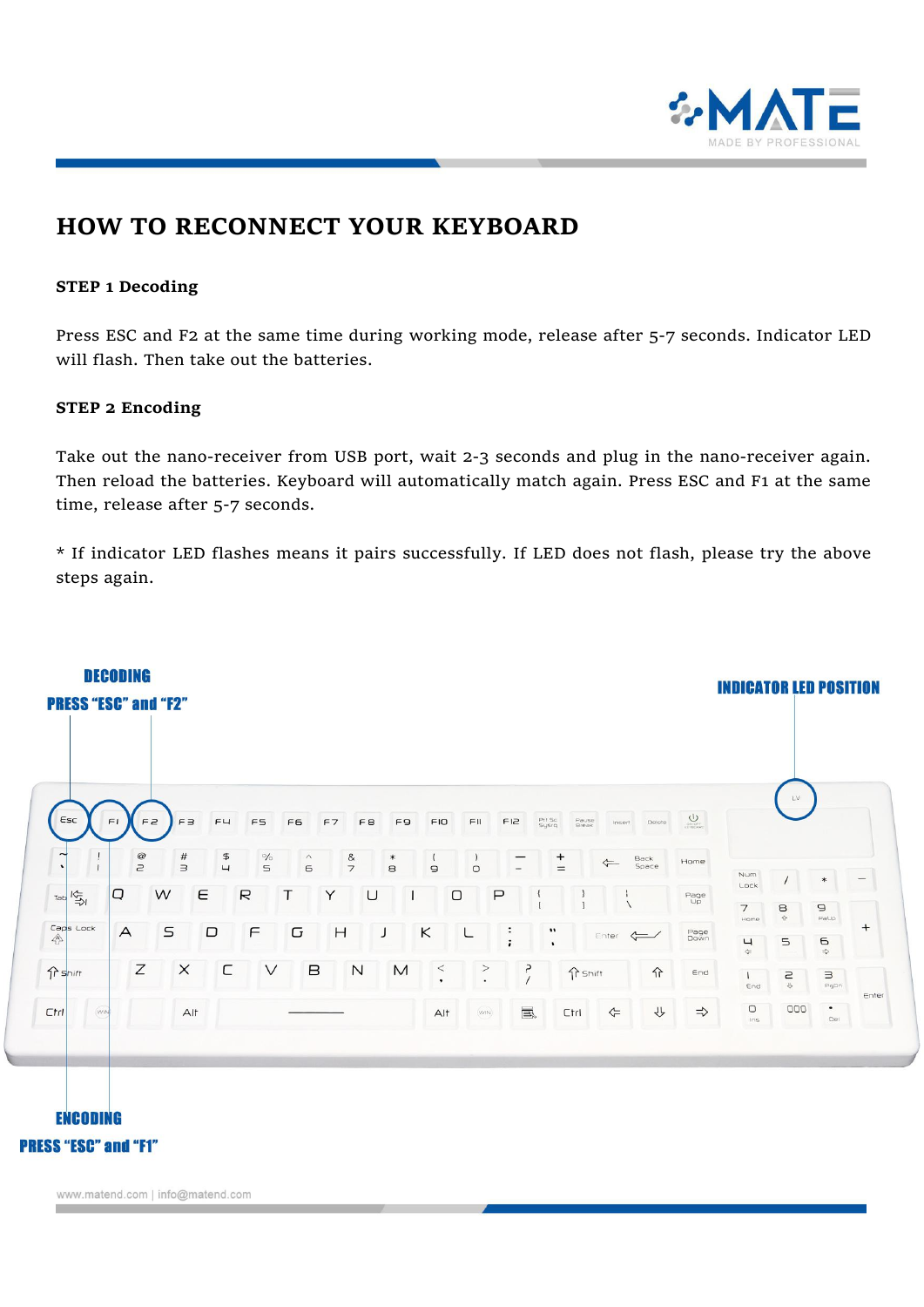

### **HOW TO RECONNECT YOUR MOUSE**

#### **STEP 1 Decoding**

Press Left mouse key and Middle key at the same time during working mode, release after 5-7 seconds. Then take out the batteries and nano-receiver from USB port. This step is to unlock the data with the original signal.

#### **STEP 2 Encoding**

Plug the nano-receiver again, and reload with batteries. Mouse will be automatically matched again. Then press Right mouse key and Middle key at the same time, release after 5-7 seconds. This step is lock the data.

\* If failed, please try the above steps again.